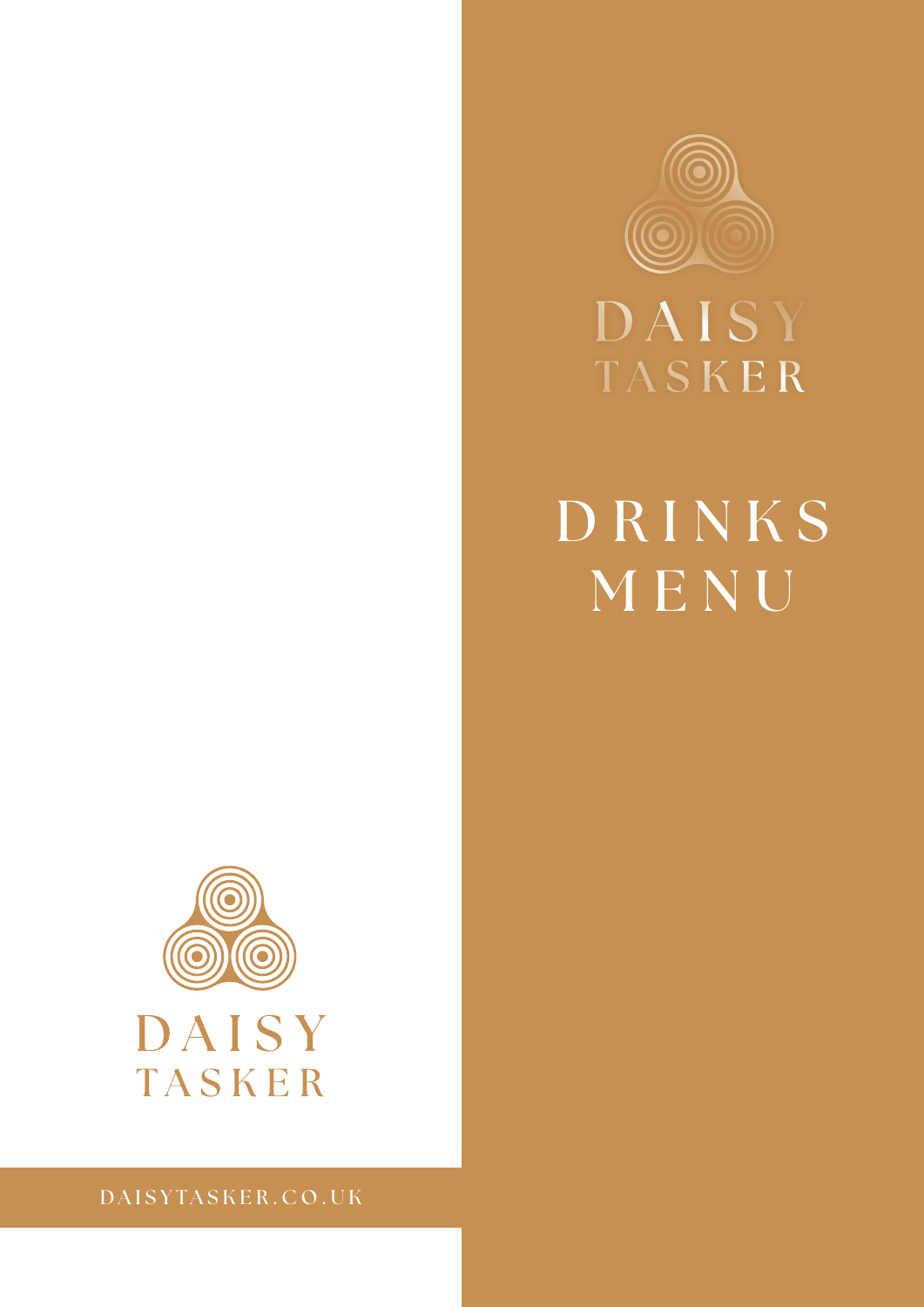# **DAISY TASKER IS OUR AWA R D - W I N N I N G R E S T A U R A N T L O C A T E D**  ON THE GROUND FLOOR OF HOTEL INDIGO.

We use all local suppliers where possible to ensure the highest quality.

We're named after a mill worker from these very buildings. Daisy started working when she was 14 years old - which was common at the time! The shifts could be long and hard, but they were made easier by her fun personality and aptitude for organising the best events for the workers in the mill. She was famed for her tea dances, parties and all manner of social outings. Daisy became the social chairwoman for the mill and continued to work here for over 50 years!

# **DRAUGHT**

**Brewed right here in Dundee by 71 Brewing**

|                              | SCHOONER PINT |       |
|------------------------------|---------------|-------|
| 71 Lager, Pilsner 4.4% £3.35 |               | £5.00 |
| Cloud Fall APA               | £3.75         | £5.60 |

# **BOTTLED**

| Peroni 330ml               | £4.35 |
|----------------------------|-------|
| Innis & Gunn Lager 330ml   | £5.00 |
| Heineken 330ml             | £4.10 |
| Heineken 0% 330ml          | £3.10 |
| Deuchars IPA 500ml         | £6.50 |
| Lost Orchard Apple 500ml   | £6.10 |
| Lost Orchard Berries 500ml | £6.50 |
| Smashed Cider 0% 330ml     | £4.80 |

# **GINS, RUMS, VODKAS** & **LIQUORS**

# **We have a wide selection available.**

Please ask your server for more information.

# **COCKTAILS**

# **DAISY ' S FAVO U R I T E S**

| Piece of Cake<br>Dundee Cake Gin, fresh lime, sugar, tonic                             | £9.10  |
|----------------------------------------------------------------------------------------|--------|
| Dundee 75<br>Dundee Gin Summer Fruits Liqueur, lemon juice, Crème de<br>Mure, Prosecco | £9.50  |
| Marmalade Cosmo<br>Dundee Marmalade Gin, Cointreau, fresh lime                         | £9.00  |
| Lochee Lychee<br>Kwai Feh Lychee, St Germain Elderflower, sugar, tonic                 | £9.00  |
| Blackberry Bramble<br>50ml Whitley Neill Blackberry Gin, Crème de Mure, lemon          | £10.50 |

# **HOUSE**

| Cosmopolitan<br>Absolut Citron Vodka, Cointreau, cranberry, lime             | £9.00  |
|------------------------------------------------------------------------------|--------|
| French Martini<br>Absolut Vodka, Chambord, pineapple                         | £9.50  |
| Negroni<br>Beefeater Gin, Campari, Martini Riserva Rubino                    | £9.50  |
| Dark & Stormy<br>50ml Kraken Rum, Ginger Beer, lime, demerara sugar, bitters | £10.50 |
| <b>Burnt Old Fashioned</b><br>50ml Bulleit Rye, sugar, soda, bitters         | £12.50 |
| <b>Rusty Nail</b><br>Macallan 12yo Double Cask, Drambuie                     | £14.35 |

# **A BIT OF FIZZ**

# *with 200ml Du Luca Prosecco*

| Bellini                                           | £12.50 |
|---------------------------------------------------|--------|
| an all-time classic, Peach Puree, Prosecco        |        |
| <b>Rhubarb Fizz</b>                               | £14.80 |
| 25ml Whitney Neill Rhubarb & Ginger Gin, Prosecco |        |

| Aperol Spritz               | £15.30 |
|-----------------------------|--------|
| 50ml Aperol, Soda, Prosecco |        |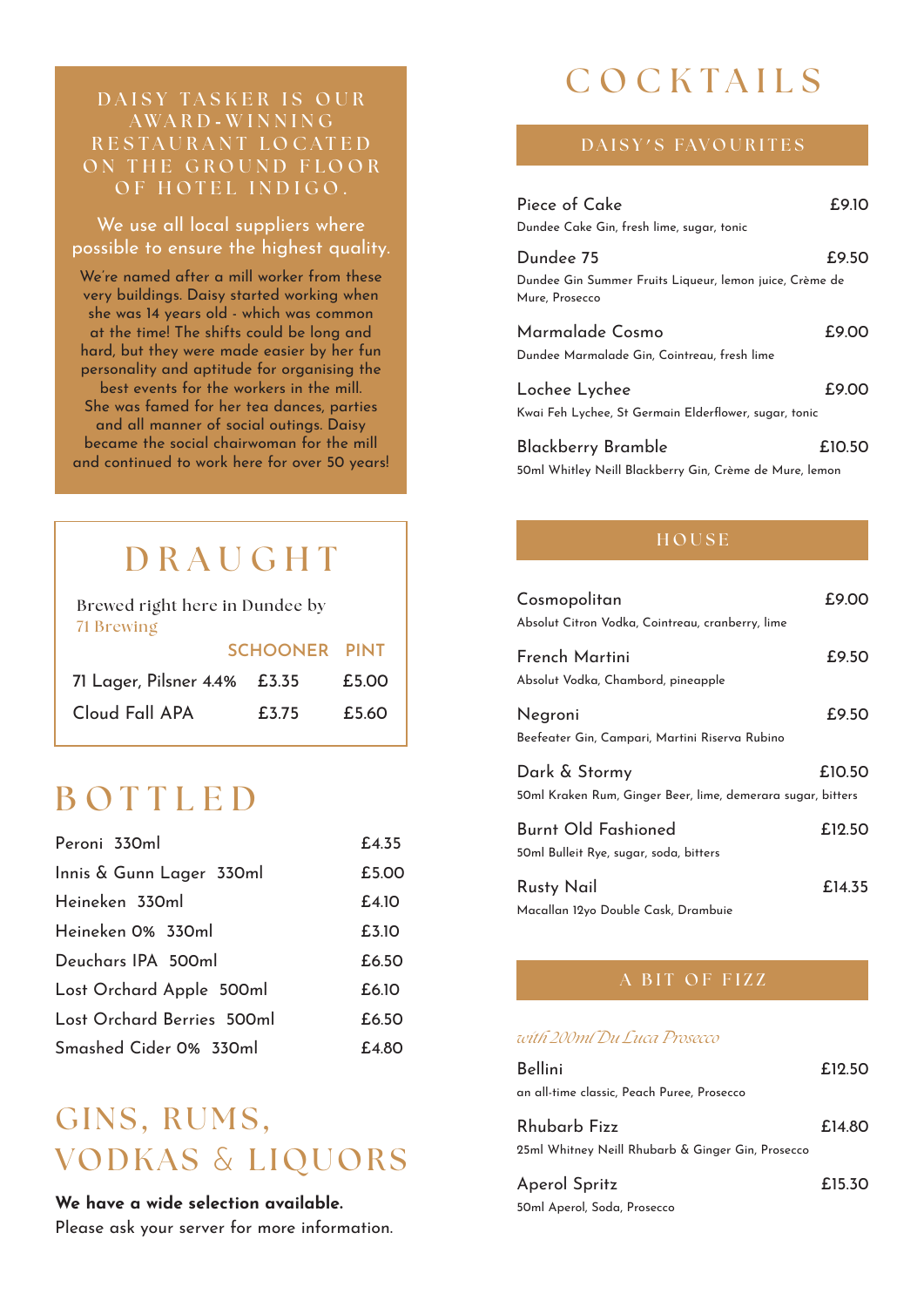# **WINES**

# **RED WINE**

# SANTA RITA 8KM MERLOT

### 175ML £6.40 / 250ML £8.50 / BOTTLE £25.50

Grapes sourced from vineyards in central Chile, balanced fruit, tannin & acidity. Plums & blackberries dominate this wine with subtle vanilla notes

# BERRI ESTATES SHIRAZ

### 175ML £7.15 / 250ML £9.50 / BOTTLE £28.50

This spicy, fruity Shiraz is sourced mainly from Riverland & Sunraysia in South East Australia. Palate of dark berry fruit flavours and juicy, soft tannins with a light oak finish

# BELLEFONTAINE MALBEC BOTTLE £33.50

French Malbec with bright blueberry fruit which develops to reveal an intriguing bitter-sweet character of blackcurrant leaf. Fine red fruits fill the palate with raspberries & a touch of dark chocolate to finish. Goes well with seared beef or lamb

# EVARISTO TINTO

#### BOTTLE £40.50

A deliciously fruity blend of indigenous Portuguese & international grape varieties grown in vineyards surrounding Lisbon. Easy drinking wine bursting with aromas of ripe cherries, juicy blackberries & blackcurrants

# MONTRESOR BARDOLINO BIO

#### BOTTLE £44.50

An Italian wine with fragrant aromas of wild strawberry with floral, herbal notes. The palate has bramble fruits & supple tannins, juicy acidity with a touch of white pepper. Enjoy this with cured meats, pork or chicken

# CLARET DUBOSCQ

### BOTTLE £45.00

From Bordeaux with lots of rich ripe plum & blackberry fruit on the nose with spice & black pepper. A rich satisfying palate with excellent depth & fruit. An ideal accompaniment to roast beef & lamb

# **WHITE WINE**

# ANTONIO RUBINI PINOT GRIGIO

#### 175ML £6.40 / 250ML £8.50 / BOTTLE £25.50

This Italian Pinot Grigio has rich pear drop & elderflower notes with a lingering apple finish

# BETWEEN THE THORNS CHARDONNAY

#### £7.00 £9.35 £28.00

A crisp, fruity Chardonnay from South East Australia, tropical aromas followed by flavours of juicy nectarines and peaches with a hint of vanilla

# SANTA RITA 8KM SAUVIGNON BLANC

#### 175ML £7.25 / 250ML £9.70 / BOTTLE £29.00

Great Sauvignon Blanc from Chile. Cold fermented in stainless steel and bottled early to capture those classic grassy and gooseberry aromas and flavours

# FALSE BAY, 'SLOW' CHENIN BLANC

#### BOTTLE £34.00

Bready aromas & dried herbaceous notes, including fennel & aniseed, followed by a creamy lemon character. A versatile South African wine well suited for seafood, pasta or roast chicken

### ARTESA VIURA RIOJA BLANCO

# BOTTLE £40.00

This is a fresh Spanish unoaked Viura with lifted floral & citrus notes on the nose. The palate has orchard fruits, ripe melon & zesty acidity on the finish. Delicious on its own or with pizza, pasta or tortillas

# POUILLY-FUISSE DOMAINE DES TROIS

#### BOTTLE £69.00

This estate has been in the Bouchacourt family for three generations. Vineyards are very chalky & mineral rich soils. Blended in aged oak barrels without any stirring of the lees to keep freshness and minerality

# **ROS** É **WINE**

# BELVINO PINOT GRIGIO ROSÉ

#### 175ML £6.50 / 250ML £8.70 / BOTTLE £26.00

Delicate pink wine full of fresh summer fruit aromas & flavours. Made using pink skinned Pinot Grigio grapes from the Venezie region in Italy

# WICKED LADY ZINFANDEL

## 175ML £7.00 / 250ML £9.35 / BOTTLE £28.00

This medium-sweet rosé from California is a salmon pink colour. Shows red fruits on the rich, juicy palate

# SENORIO DE SARRIA ROSADO

#### BOTTLE £40.50

This Spanish dry, medium bodied rosé has ripe berry fruit nose, with hints of citrus & cherry. An appealing & slightly more full bodied rosé style that matches perfectly with pasta, fresh vegetables & grilled fish

# **PROSECCO, SPARKLING** & **CHAMPAGNE**

# DA LUCA PROSECCO

#### 200ML £11.00 / BOTTLE £35.00

Classic example of the Glera grape. Pear & peach fruit on a lively, yet soft palate

# PONGRACZ "METHODE CAP CLASSIQUE" SPARKLING ROSÉ

#### BOTTLE £47.00

A blend of hand-picked Chardonnay (60%) & Pinot Noir made in the traditional method known as "Cap Classique" in South Africa. A delicate salmon pink rosé layered with toast & ripe fruit including blackberry

# MOËT & CHANDON BRUT IMPERIAL NV

#### BOTTLE £75.00

This is Moët's most iconic champagne. Created in 1869, it embodies their unique style, distinguished by its bright fruitiness, seductive palate and elegant maturity. A sparkling bouquet of vibrant apple & citrus, mineral nuances, white flowers, brioche & nuts